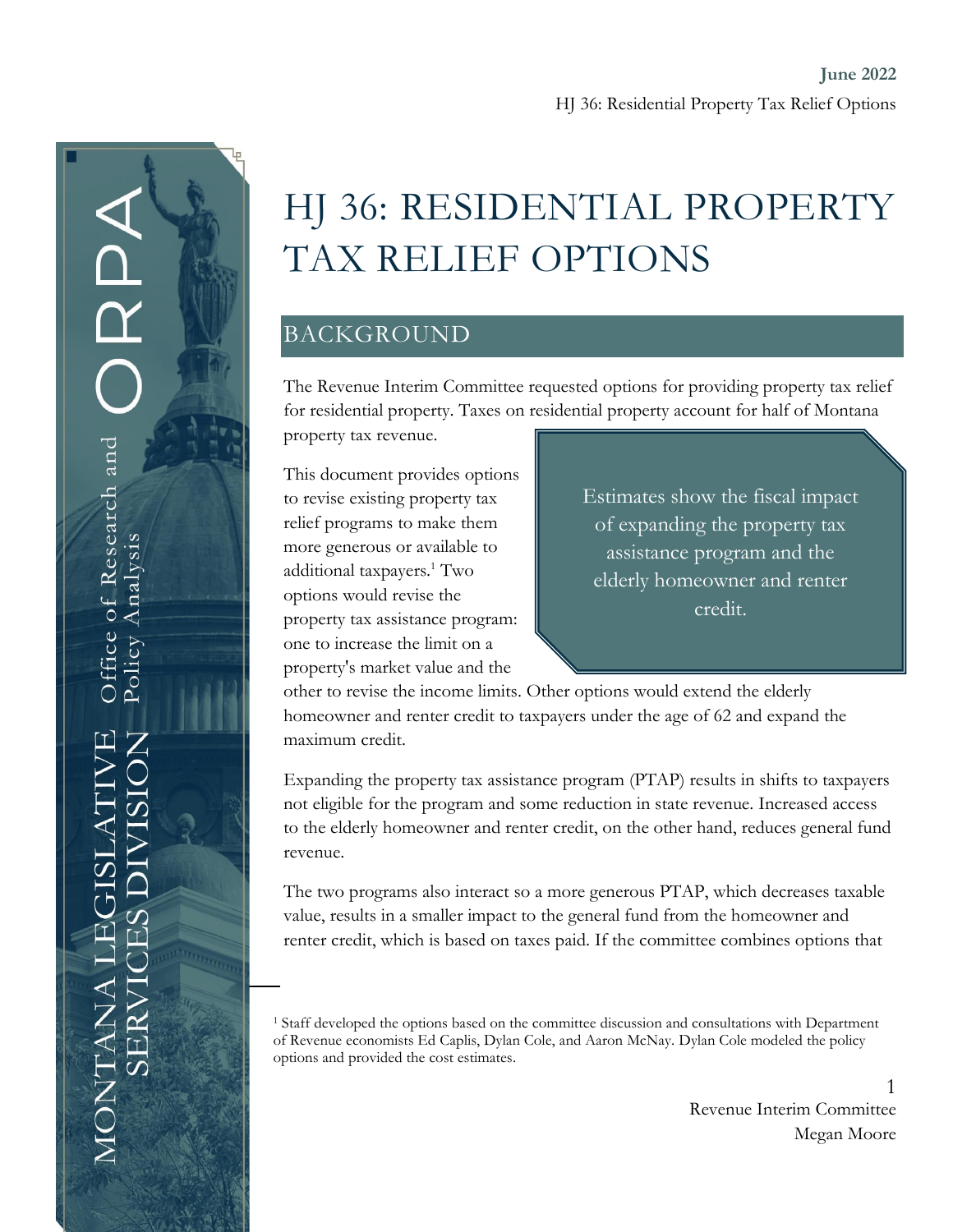include PTAP and the homeowner and renter credit, the total reduction in state revenue is expected to be less than a sum of the two estimates.

# PROPERTY TAX ASSISTANCE PROGRAM OPTIONS

The property tax assistance program (PTAP), provided for in [15-6-305,](https://leg.mt.gov/bills/mca/title_0150/chapter_0060/part_0030/section_0050/0150-0060-0030-0050.html) MCA, reduces the taxable value for the primary residence of citizens with limited or fixed incomes. The reduced taxable value results in lower property tax payments for program participants.

The taxable value is reduced by multiplying the 1.35% residential tax rate by a percentage multiplier based on adjusted gross income excluding capital and income losses. The reduced tax rate applies only to the first \$200,000 in market value.

#### PROPERTY TAX ASSISTANCE PROGRAM ELIGIBILITY<sup>2</sup>, 2022

| Income – Single     | Income – Married or<br>Head of Household | <b>Percentage Multiplier</b> |
|---------------------|------------------------------------------|------------------------------|
| $$0 - $9,354$       | $$0 - $12,472$                           | $20\%$                       |
| $$9,355 - $14,344$  | $$12,473 - $21,829$                      | $50\%$                       |
| $$14,345 - $23,385$ | $$21,828 - $31,181$                      | 70%                          |

#### OPTION 1: INCREASE PTAP MARKET VALUE LIMIT

Raising the market value to which PTAP applies would provide more relief to taxpayers with market values above \$200,000 by reducing the tax rate for a greater share of the market value. Two ways to think about whether to increase the market value limit and by how much are to compare to prior years using the percentage of properties with market values below \$200,000 and the median market value as a ratio of the maximum market value to which PTAP applies.

In 2015, more than three-quarters (81%) of PTAP claimants had market values below \$200,000, but that number dropped to 60% in 2021 and is estimated to fall to 43% in 2023.<sup>3</sup> A market value limit between \$350,000 and \$400,000 for tax year 2023 is estimated to cover the entire market value for an equivalent percentage of PTAP claimants.

<sup>3</sup> The \$200,000 market value limit went into effect in 2015 when the Legislature enacted a 2-year residential reappraisal cycle.



<sup>2</sup> The qualifying income levels are adjusted annually for inflation.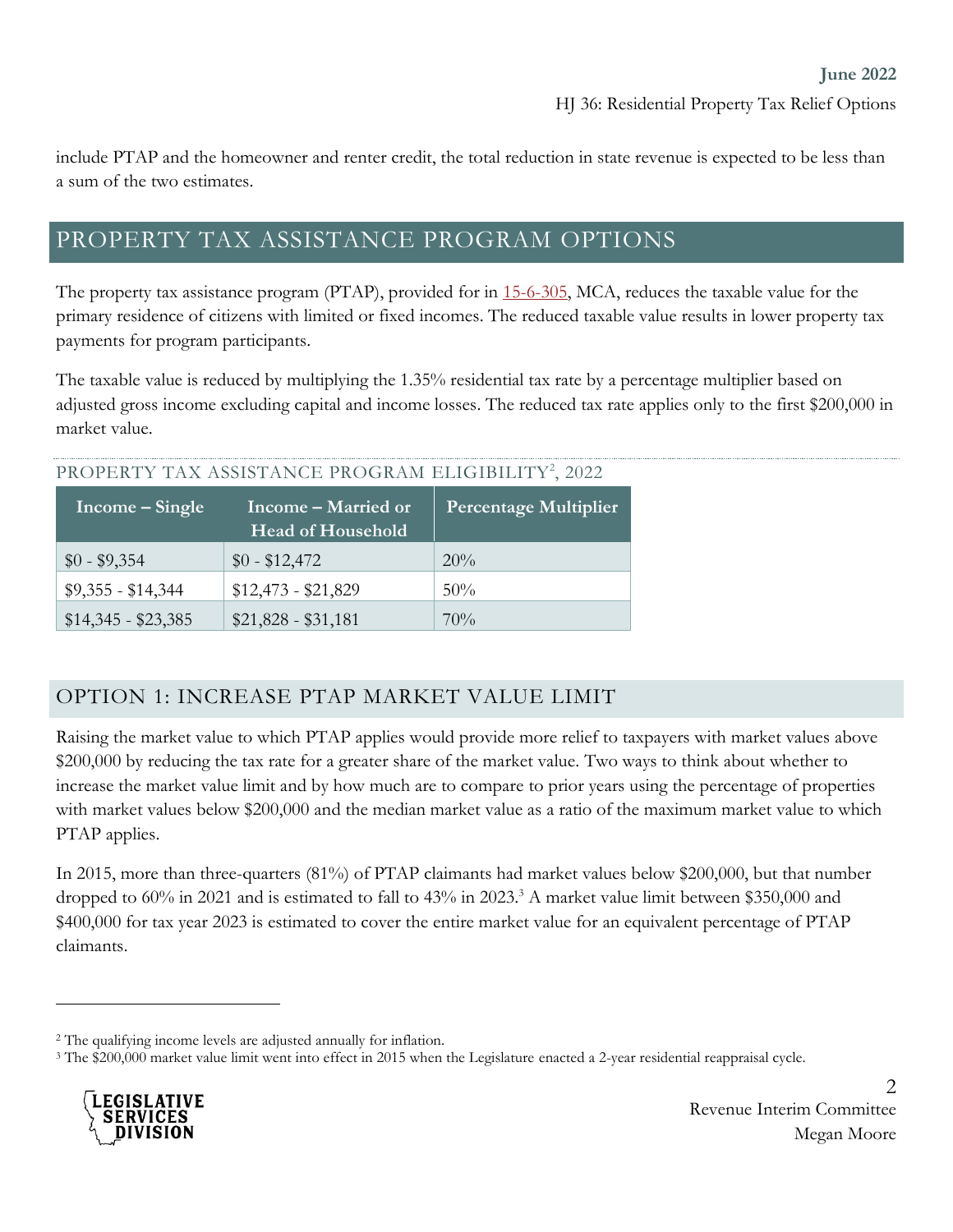| Year                            | Properties with<br><b>Market Value</b><br><b>Below \$200,000</b> | <b>Median Market</b><br>Value | <b>Ratio of Median</b><br><b>Market Value to</b><br>\$200,000 | <b>Market Value Limit to</b><br><b>Achieve 2015 Ratio</b> |
|---------------------------------|------------------------------------------------------------------|-------------------------------|---------------------------------------------------------------|-----------------------------------------------------------|
| 2015                            | 81%                                                              | \$124,200                     | 62%                                                           | \$200,000                                                 |
| 2017                            | 76%                                                              | \$135,100                     | 68%                                                           | \$217,552                                                 |
| 2019                            | 69%                                                              | \$148,800                     | 74%                                                           | \$239,613                                                 |
| 2021                            | 60%                                                              | \$172,100                     | 86%                                                           | \$277,134                                                 |
| $2023$ (estimated) <sup>5</sup> | 43%                                                              | \$225,582                     | 113%                                                          | \$363,256                                                 |

#### PROPERTY VALUE RELATIONSHIP TO MARKET VALUE LIMIT, 2015-2023<sup>4</sup>

Another approach to setting the market value limit is to compare the ratio of median market value to \$200,000, the current market value limit. In 2015, that ratio was 62% and it is estimated to be 113% in 2023. A market value limit of \$363,256 is estimated to result in the same ratio (62%) of median market value to market value limit in 2023 as in 2015.

#### ESTIMATED FISCAL IMPACTS OF INCREASING MARKET VALUE LIMIT

The following table shows the estimated fiscal impact from increasing the market value limit. The additional fiscal impact on the left side of the table is similar to the information that would be included in a fiscal note on proposed legislation. The total fiscal impact is included on the right to provide a more complete idea of the potential program cost.

Because PTAP reduces the taxable value of residential property, much of the fiscal impact is shifts to other taxpayers in the same taxing jurisdictions due to the workings of the levy limit in [15-10-420,](https://leg.mt.gov/bills/mca/title_0150/chapter_0100/part_0040/section_0200/0150-0100-0040-0200.html) MCA. However, the state will also collect less revenue from the 95 mills for K-12 education, the 6-mill university levy, and the 1.5-mill vocational-technical education levy.

A market value limit between \$350,000 and \$400,000 would likely keep pace with increases in residential property values. However, if the goal is to provide increased relief to claimants with higher market values, the committee may consider setting the maximum market value at \$400,000 or more.

<sup>&</sup>lt;sup>5</sup> The estimated residential property value growth rate is 31%.



<sup>4</sup> Analysis provided via email by Dylan Cole, Department of Revenue, May 24, 2022.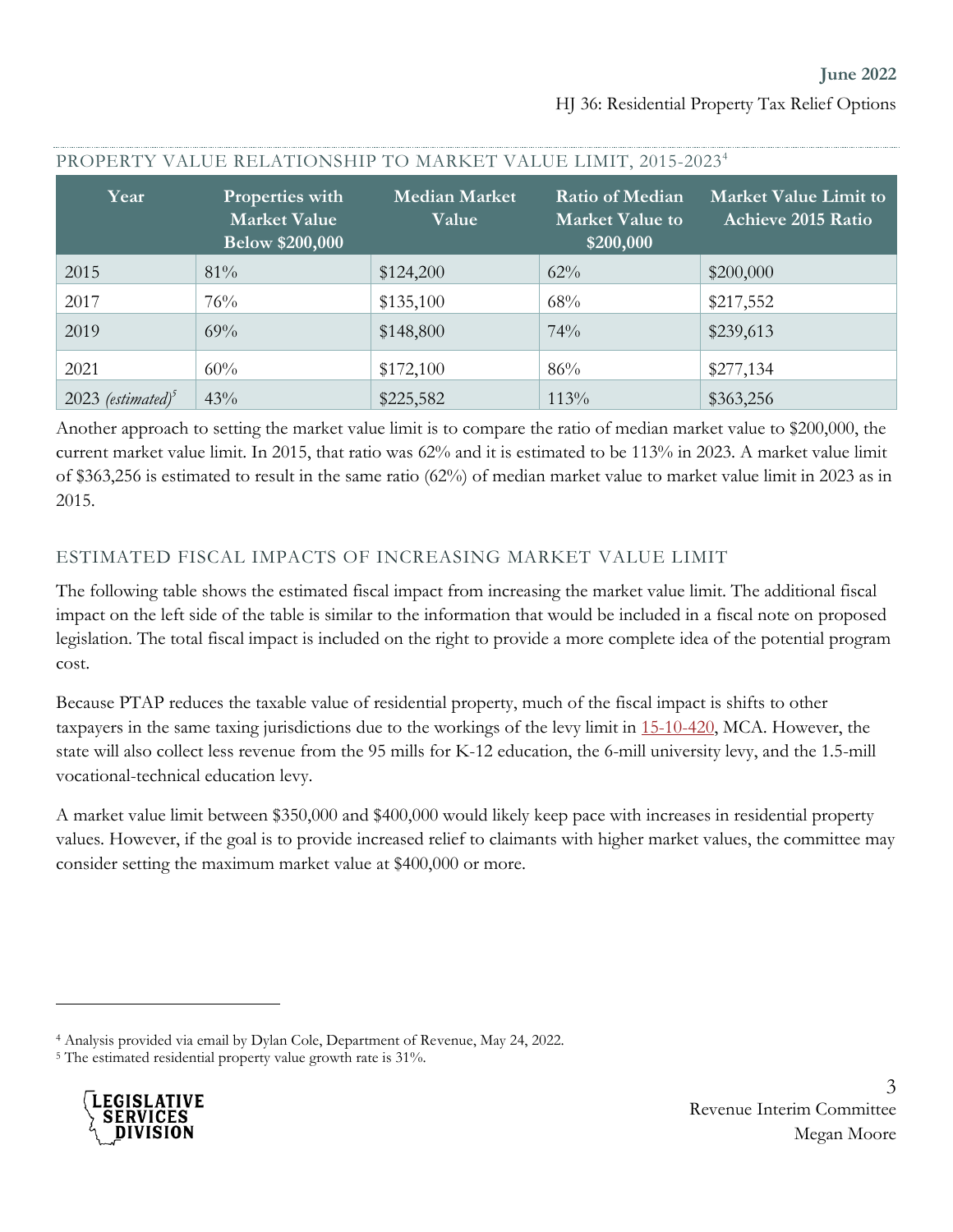**June 2022** HJ 36: Residential Property Tax Relief Options

| PROPERTY TAX ASSISTANCE PROGRAM OPTION 1: ESTIMATED FISCAL IMPACTS <sup>6</sup> |             |                             |                  |                 |              |                             |                  |                 |                                        |
|---------------------------------------------------------------------------------|-------------|-----------------------------|------------------|-----------------|--------------|-----------------------------|------------------|-----------------|----------------------------------------|
| <b>Additional Fiscal Impact</b><br><b>Total Fiscal Impact</b>                   |             |                             |                  |                 |              |                             |                  |                 |                                        |
| Market<br>Value<br>Limit                                                        | Tax Shifts  | Loss in<br>State<br>Revenue | Total<br>Benefit | Avg.<br>Benefit | Tax Shifts   | Loss in<br>State<br>Revenue | Total<br>Benefit | Avg.<br>Benefit | Properties<br><b>Below</b><br>MV Limit |
| \$300,000                                                                       | \$4,482,435 | \$872,172                   | \$5,354,562      | \$238           | \$21,995,867 | \$4,174,449                 | \$26,170,316     | \$1,165         | 69%                                    |
| \$350,000                                                                       | \$5,760,273 | \$1,126,778                 | \$6,887,051      | \$307           | \$23,273,706 | \$4,429,099                 | \$27,702,805     | \$1,233         | 79%                                    |
| \$400,000                                                                       | \$6,601,516 | \$1,298,584                 | \$7,900,100      | \$352           | \$24,114,949 | \$4,600,906                 | \$28,715,854     | \$1,278         | 86%                                    |
| \$450,000                                                                       | \$7,139,574 | \$1,411,788                 | \$8,551,360      | \$381           | \$24,653,004 | \$4,714,110                 | \$29,367,114     | \$1,307         | 91%                                    |
| \$500,000                                                                       | \$7,496,135 | \$1,488,471                 | \$8,984,606      | \$400           | \$25,009,568 | \$4,790,792                 | \$29,800,360     | \$1,327         | 94%                                    |

#### OPTION 2: INCREASE PTAP INCOME LIMITS

Another option for providing residential property tax relief is to modify the property tax assistance program to increase income limits. Depending how the increases are structured, revised income limits could provide greater benefits to claimants already eligible for PTAP and could expand eligibility to additional taxpayers.

Because the committee did not offer guidelines for increasing income limits, staff developed the increases using federal poverty guidelines adopted by the U.S. Department of Health and Human Services.<sup>7</sup>

The increase is calculated so that the federal poverty level (FPL) for a single person is the limit for the lowest income bracket and the other two brackets are increased by the same amount as the difference between the current lowest income level and the FPL level. The same method is used for the married or head of household income levels using the FPL for a two-person household. The following table shows the current income limits and those for 100% FPL and for 125% FPL.

<sup>&</sup>lt;sup>7</sup> "HHS Poverty Guidelines for 2022," available from https://aspe.hhs.gov/topics/poverty-economic-mobility/poverty-guidelines, accessed May 31, 2022.



<sup>6</sup> Cost estimates provided via email by Dylan Cole, Department of Revenue, May 24, 2022.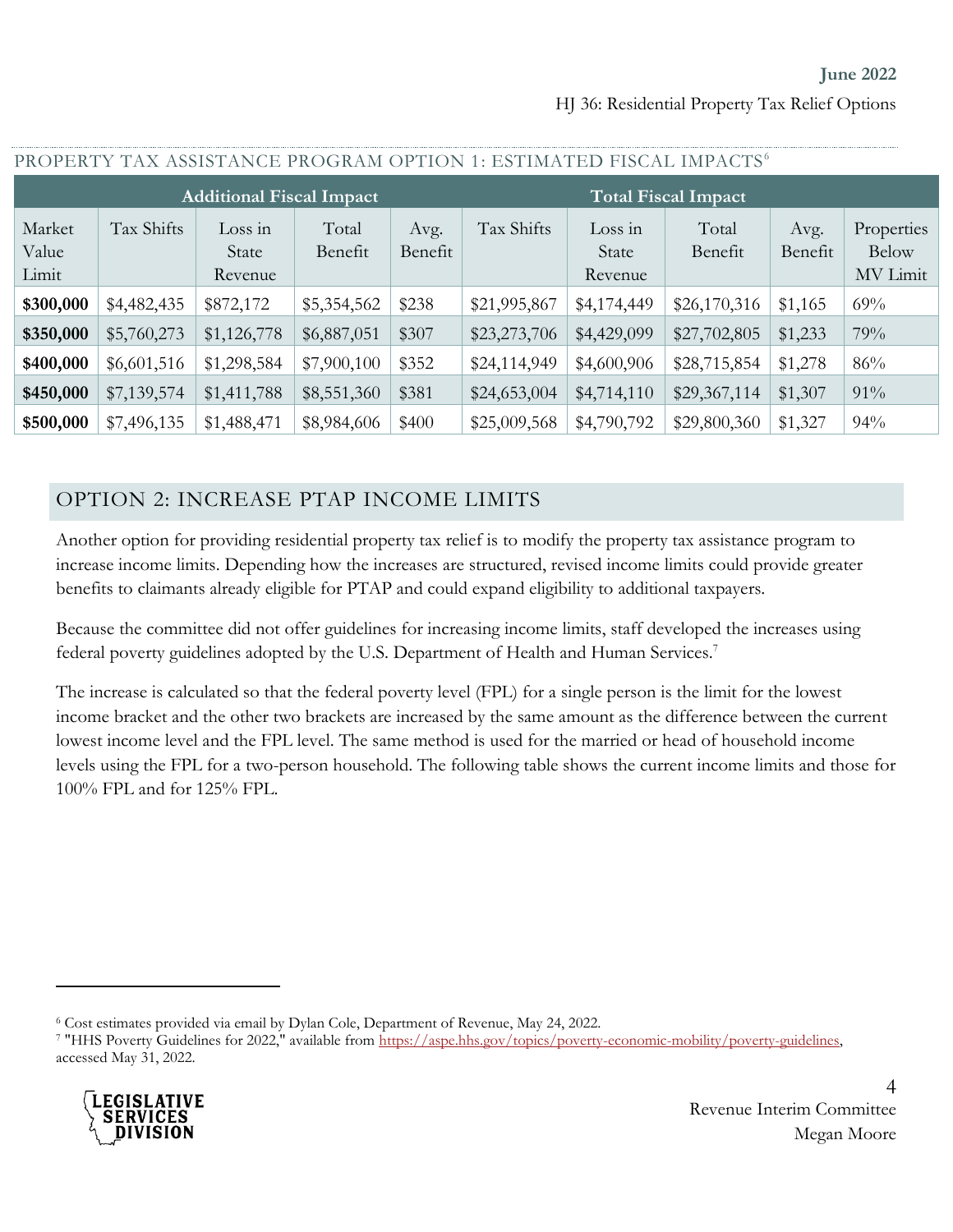| TIMAT EIKI I TITA TIONINTITIIVAETIMAANIN TANNUDEE IIJAANIE EIKITTI TIJAIKENDEN |                         |                         |                                       |                          |                         |     |  |  |  |
|--------------------------------------------------------------------------------|-------------------------|-------------------------|---------------------------------------|--------------------------|-------------------------|-----|--|--|--|
|                                                                                | Income – Single         |                         | Income – Married or Head of Household | Percentage<br>Multiplier |                         |     |  |  |  |
| Current                                                                        | 100% FPL                | 125% FPL                | Current                               | 100% FPL                 | 125% FPL                |     |  |  |  |
| $$0 - $9,354$                                                                  | $$0 - $13,590$          | $$0 - $16,988$          | $$0 - $12,472$                        | $$0 - $18,310$           | $$0 - $22,888$          | 20% |  |  |  |
| $$9,355 -$<br>\$14,344                                                         | $$13,591 -$<br>\$18,580 | $$16,989 -$<br>\$21,978 | $$12,473-$<br>\$21,829                | $$18,311 -$<br>\$27,667  | $$22,889$ -<br>\$32,245 | 50% |  |  |  |
| $$14,345$ -<br>\$23,385                                                        | $$18,581 -$<br>\$27,621 | $$21,979$ -<br>\$31,019 | $$21,828 -$<br>\$31,181               | $$27,668 -$<br>\$37,019  | $$32,246 -$<br>\$41,597 | 70% |  |  |  |

#### PROPERTY TAX ASSISTANCE PROGRAM POSSIBLE INCOME LIMIT INCREASES

Increasing the income limits for PTAP based on the 100% FPL scenario is estimated to increase benefits by more than \$6 million and to increase program participation by 6,500 participants. For 125% FPL, the benefit increase is \$11 million, and participation is expected to increase by 11,685. Much of the fiscal impact of increasing PTAP income limits will be shifts to other taxpayers, though there will also be a loss in state revenue.

#### PTAP OPTION 2: ESTIMATED ADDITIONAL FISCAL IMPACTS<sup>8</sup>

PTAP OPTION 2: ESTIMATED TOTAL FISCAL IMPACTS

|             | <b>Participants</b> | $\rm{Tax~Shifts}$ | Loss in State Revenue | <b>Total Benefit</b> |
|-------------|---------------------|-------------------|-----------------------|----------------------|
| $100\%$ FPL | 6,511               | \$5,279,788       | \$924,616             | \$6,204,404          |
| 125% FPL    | 11,685              | \$9,482,780       | \$1,660,660           | \$11,143,439         |

The following table compares the current fiscal impacts of PTAP with the total estimated fiscal impacts of income limits set based on 100% FPL and 125% FPL.

| PTAP OPTION 2: ESTIMATED TOTAL FISCAL IMPACTS |              |              |                          |                      |              |  |  |  |  |  |
|-----------------------------------------------|--------------|--------------|--------------------------|----------------------|--------------|--|--|--|--|--|
|                                               | Participants | Tax Shifts   | Loss in State<br>Revenue | <b>Total Benefit</b> | Avg. Benefit |  |  |  |  |  |
| <b>Current Law</b>                            | 22,464       | \$15,605,000 | \$2,954,000              | \$18,559,000         | \$826        |  |  |  |  |  |
| 100% FPL                                      | 28,975       | \$20,884,788 | \$3,878,616              | \$24,763,404         | \$855        |  |  |  |  |  |
| 125% FPL                                      | 34,149       | \$25,087,780 | \$4,614,660              | \$29,702,439         | \$870        |  |  |  |  |  |

<sup>8</sup> Estimates provided via email by Dylan Cole, Department of Revenue, June 6, 2022. Fiscal impacts are based on the percentage of income tax participants with incomes under current PTAP income limits and then adjusted for the possible increases in income limits.

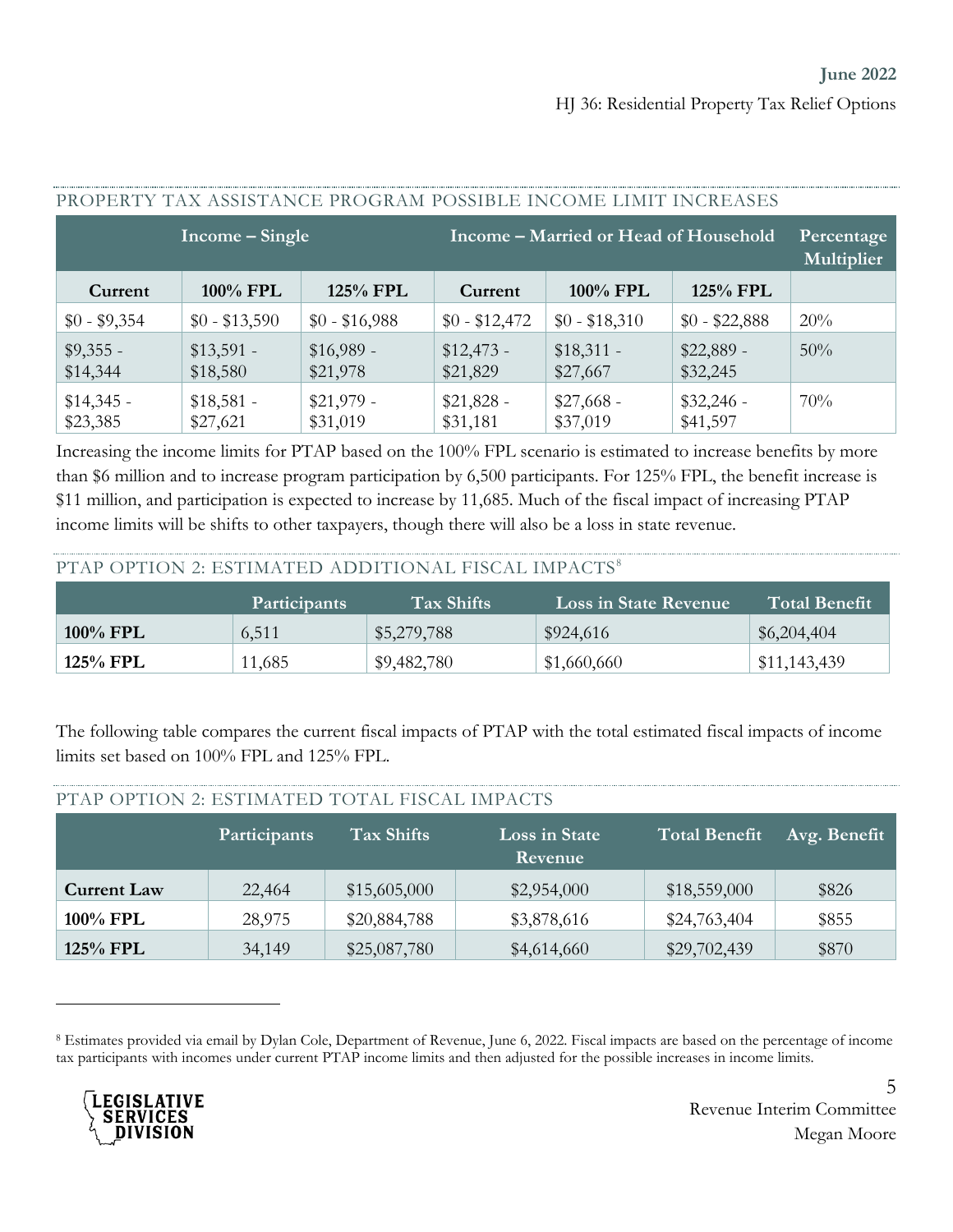# HOMEOWNER AND RENTER CREDIT OPTIONS

Montana currently offers an income tax credit for elderly homeowners and renters age 62 or older. The credit is available to those who reside in Montana at least 9 months of the year and who live in an eligible residence for at least 6 months of the year. The credit is based on property taxes paid or rent equivalent property taxes, which is 15% of gross rent. The maximum credit is \$1,150 and it may be refunded if it exceeds the taxpayer's tax liability.

The credit is calculated using a multiple-threshold formula and is available to households with gross household income below \$45,000. For taxpayers with gross household income below \$35,000, the amount of the credit is equal to the amount by which property taxes exceed a percentage of income that ranges from 0.6% to 5% of income. Households with gross household income above \$35,000 receive a reduced credit, ranging from 40% to 10% of the calculated credit.

### OPTION 3: EXPAND HOMEOWNER AND RENTER CREDIT

The Department of Revenue modeled four options for expansion of the homeowner and renter credit.<sup>9</sup> The options are summarized in the following table and additional details about the options appear after the table.

| Option | Summary                                                                                                              | <b>Estimated Loss in State</b><br>Revenue |
|--------|----------------------------------------------------------------------------------------------------------------------|-------------------------------------------|
| А      | Expand homeowner/renter credit to all ages                                                                           | \$35,962,976                              |
| B      | Expand homeowner/renter credit to all ages and increase<br>maximum credit to \$1,300                                 | \$39,558,476                              |
|        | Expand homeowner/renter credit to all ages with 20% copay for<br>under age 62                                        | \$31,540,339                              |
|        | Expand homeowner/renter credit to all ages with 20% copay for<br>under age 62 and increase maximum credit to \$1,300 | \$34,505,880                              |

#### SUMMARY OF HOMEOWNER AND RENTER CREDIT OPTIONS

<sup>9</sup> Estimates provided via email by Dylan Cole, Department of Revenue, June 3, 2022. Estimate for homeowners is from matching income tax and property tax records and for renters is from applying credit usage data for renters age 62 and older to renters under age 62.

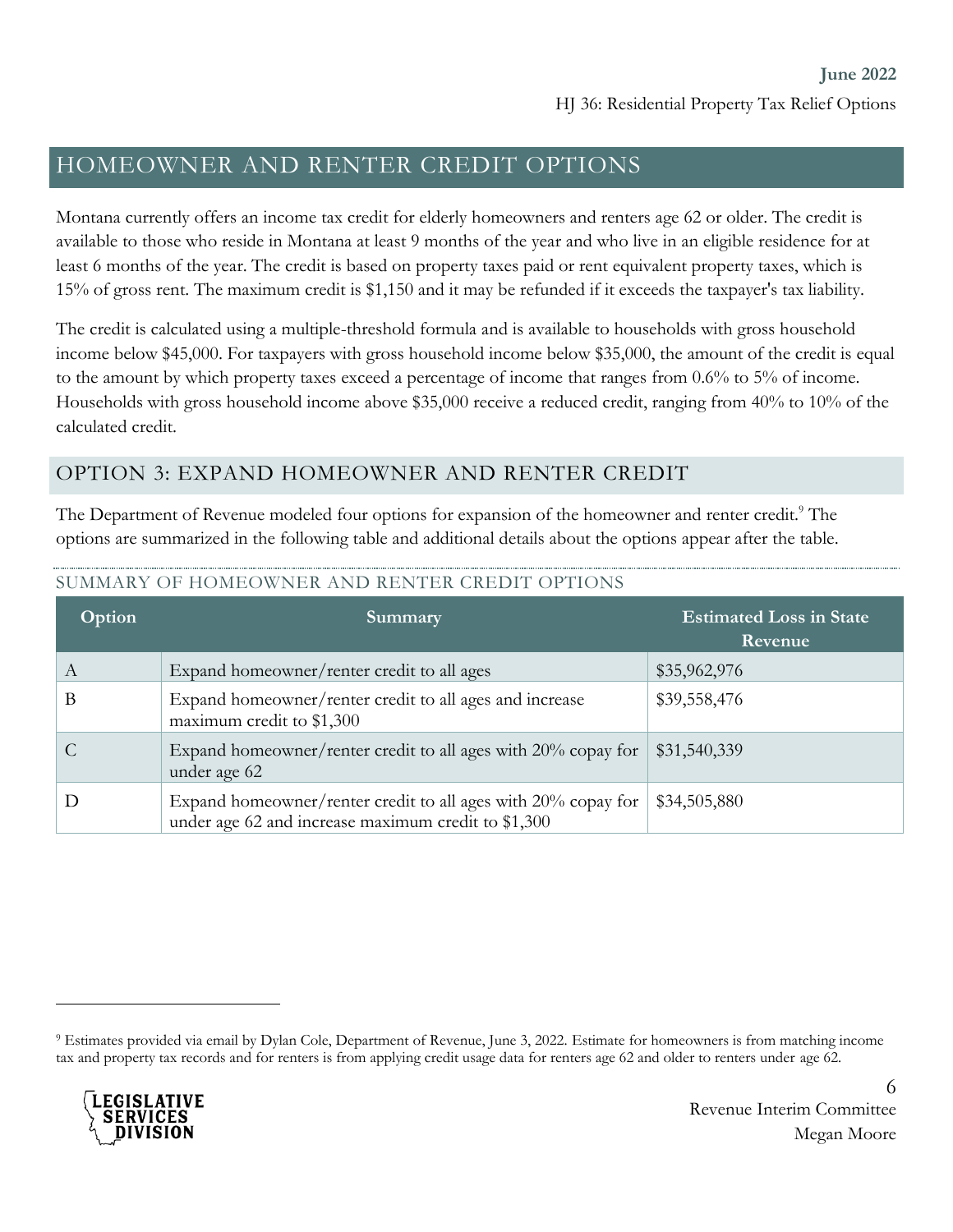#### OPTION 3A: EXPAND HOMEOWNER/RENTER CREDIT TO ALL AGES

Expanding the homeowner and renter credit to all taxpayers would provide an estimated \$36 million in property tax relief to 33,128 homeowners and 15,278 renters.

Because the other homeowner and renter credit options do not revise eligibility requirements, they are all estimated to provide property tax relief to an additional 48,406 Montanans.

#### OPTION 3B: INCREASE MAXIMUM CREDIT TO \$1,300 & ALL AGES

This option would expand the maximum credit for those age 62 and older and for newly eligible younger taxpayers alike, by setting the maximum credit at \$1,300. The estimated general fund cost is \$39.6 million.

The 2021 Legislature made the elderly homeowner and renter credit more generous by increasing the reduction from gross household income and increasing the maximum credit from \$1,000 to \$1,150. Data on the fiscal impacts of the 2021 changes is not yet available.

#### OPTION 3C: EXPAND TO ALL AGES WITH COPAY FOR UNDER 62

Another option is to expand the homeowner and renter credit to all taxpayers but to require a 20% copayment for taxpayers under age 62. This option reduces the estimated property tax relief to \$31.5 million.

#### OPTION 3D: INCREASE MAX TO \$1,300 & 20% COPAY FOR UNDER 62

Combining the options of a \$1,300 maximum credit with a 20% copayment for taxpayers under age 62 is estimated to cost the general fund \$34.5 million.

#### INCOME ANALYSIS OF EXPANDING HOMEOWNER AND RENTER CREDIT

The Department of Revenue prepared an analysis of how expansion of the homeowner and renter credit could impact taxpayers of different income levels.<sup>10</sup> The data provided is only for homeowners, but similar trends are expected for renters.

Because the credit is available only to taxpayers with gross household income of less than \$45,000, most of the of the benefit is provided to taxpayers in the first two income deciles.

<sup>10</sup> Table and graph provided via email by Dylan Cole, Department of Revenue, June 3, 2022.